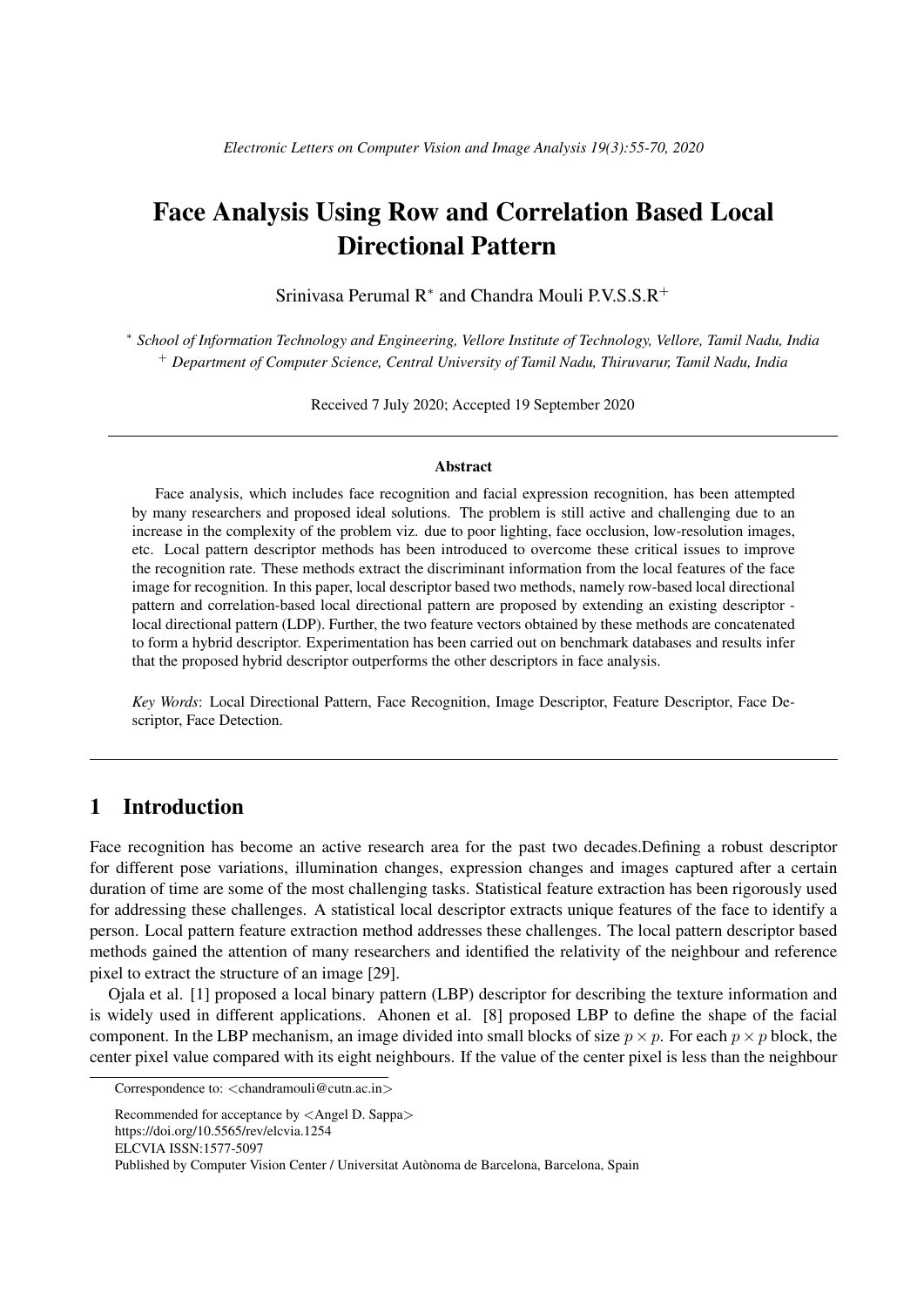pixel value, then the neighbour pixel position is set to 1; otherwise, it is set to 0. For each pixel value, a new eight-bit code is assigned based on the center pixel and its neighbours. LBP encoded value is computed using Equation (1). The resultant LBP encoded image further divided into  $8 \times 8$  non-overlapping sub-regions. For each  $8 \times 8$  region, a histogram is generated and the corresponding bins are used to represent the feature vector. The feature vector, thus formed for every region, is concatenated to form a single feature vector to represent the face. LBP is an efficient method and eases the feature extraction compared to other methods. LBP performance varies if the image contains random noise or pose variations or illumination variations or expression variations. Ojala et al. extended the LBP operator to recognize the uniform pattern [7]. This method is robust to scale variations. The primary uniform patterns extracted by LBP include corners, edges, and local patches because they represent the discriminant information of the object. LBP is simple and computationally efficient.

$$
LBP_{P,R}(x_c, y_c) = \sum_{p=0}^{P-1} s(g_p - g_c) \times 2^p; \quad s(x) = \begin{cases} 1, & x > = 0\\ 0, & otherwise \end{cases}
$$
 (1)

where P represents the number of sampling points on a circle of radius R. Regularly used LBP is  $LBP_{8,2}$ .

Ahonen et al. applied LBP for face recognition [10]. Weighted Chi-square distance metric is employed as a dissimilarity measure between two face images. In feature-based methods, LBP has changed the dimensions of research in face recognition into a different arena. Another variation of LBP is called uniform LBP. A uniform LBP is an LBP pattern with only two transitions from 0 to 1 or vice-versa. Local Phase Quantization (LPQ) is a descriptor for texture description [12]. This descriptor performs better when compared to LBP and robust in case of blurred images. Local Ternary Pattern (LTP) [17] is a similar descriptor that extracts discriminant information beter than LBP and is resistant to noise. LTP is an eight-bit code with ternary values  $\{-1, 0, \text{ or } 1\}$ .

Zhang et al. proposed a local derivative pattern  $(LD<sub>e</sub>P)$  to overcome the pitfalls of LBP [18].  $LD<sub>e</sub>P$  has explored the direction information of the neighbourhood instead of intensity values. Jabid et al. have introduced a local directional pattern(LDP) for face recognition [14]. They used LDP for gender classification, facial expression identification, and object recognition [15, 16]. LDP is robust to noise and poor lighting conditions. Local directional number pattern (LDNP) is another variation of LDP proposed by Ramirez et al. [22] to overcome the above problem. LDNP is a six-bit binary code assigned to each pixel which represents both spatial and intensity transitions. The code can be generated by analyzing the edge responses from convoluting Kirsch masks  $(M_0, M_1, \dots, M_7)$  with face image. The topmost positive pixel position generates a three-bit code and the minimum negative pixel position generates a three-bit code; together forms the six-bit code in LDNP. The authors have further tried the LDNP approach by using Gaussian mask instead of Kirsch masks. The LDNP pattern with a Gaussian mask labelled as Local Directional Number pattern with the Gaussian function (LDNG). LDNG has improved the accuracy of face recognition than LDNP.

Kabir et al. proposed a similar descriptor called local directional pattern variance (LDPv), which characterizes the local information as well as the spatial structure of LDP [20]. The dimension of the feature vector is reduced using PCA and support vector machines (SVM) is used for classification. LDPv extracts the useful range of discriminant features for a low-resolution image. Enhanced local directional pattern (EnLDP) [23] follows the same procedure of LDP to extract the edge response values, but EnLDP generates an octal code instead of binary code. EnLDP selects the top two prominent directions to create a code. Ishraque et al. proposed a descriptor for facial expression recognition and labelled as local Gabor directional pattern (LGDP) [21]. LGDP used Gabor wavelet as a filter to encode the local structure information of the face image, unlike other stateof-the-art methods that used Kirsch masks. LGDP follows the same steps as LDP for generating histogram and face recognition. Liu et al. extended the descriptor for face recognition with the dominant direction to improve the recognition rate and reduce the computational complexity [26]. Gabor feature outperformed the other methods for face recognition, but it has some disadvantages. The major drawback of the Gabor feature is that the length of the feature descriptor is higher when compared to other methods. Gabor feature requires more processing time and memory space to store the feature vector due to high dimensional feature space. Fathi et al. [28] introduced rotation invariant multi-scale descriptor using Gabor filters. This feature descriptor, along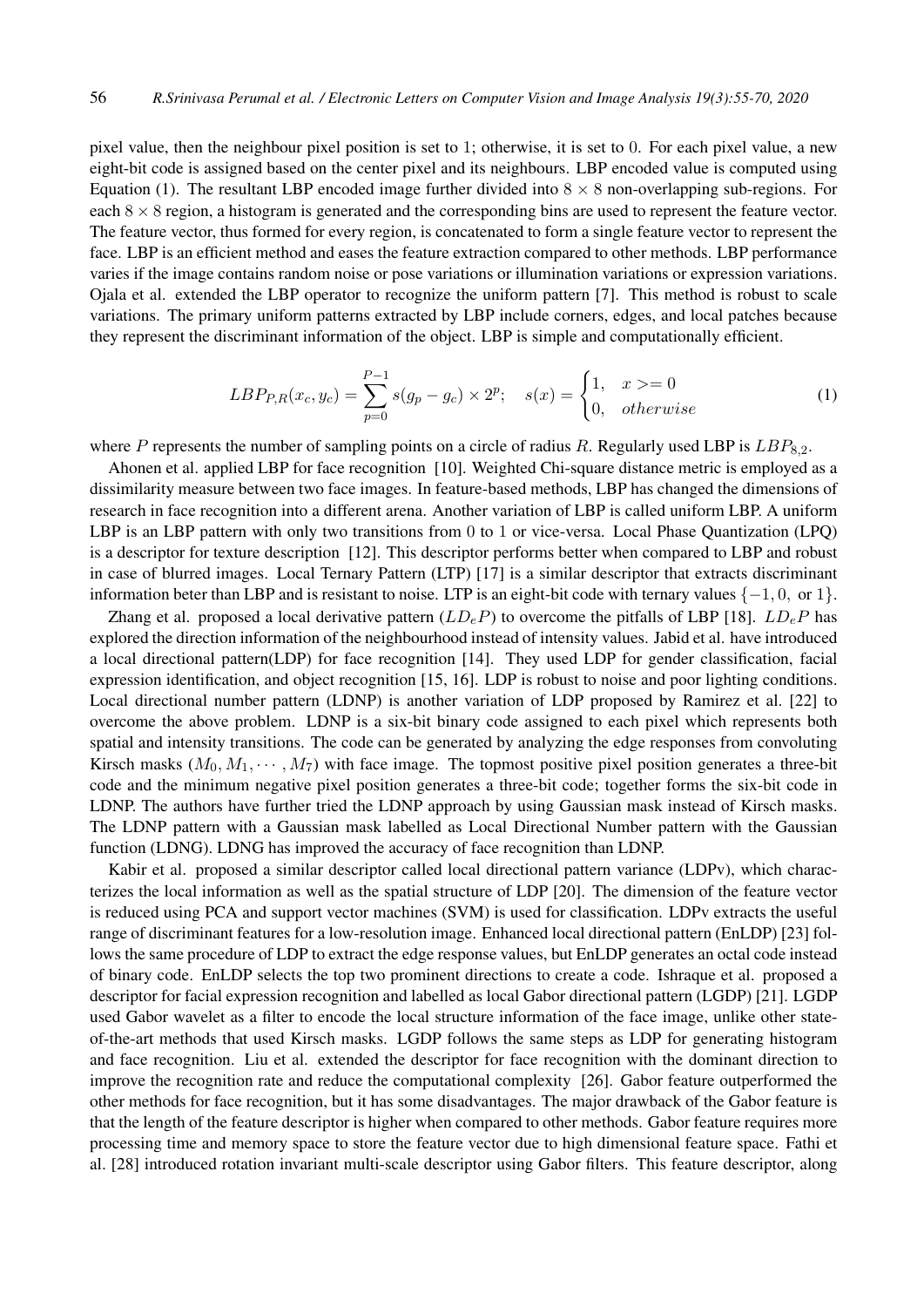with local features, achieved better recognition rate on face recognition.

Nguyen and Caplier developed a global feature vector by concatenating BELBP and LPQ descriptors [27]. Local patterns of gradients (LPOG) used block-wise elliptical LBP (BELBP), Whitened Principal Component Analysis (WPCA) for dimension reduction and weighted angle based distance for classification. LPOG is faster than other local pattern descriptors. The high dimensional feature space improves the discriminative information for face recognition [32]. To reduce the complexity, the local descriptors are incorporated for dimension reduction. Perumal and Mouli proposed the dimensionality-reduced local directional pattern for face recognition [31]. It reduced the feature vector length and improved the results on standard benchmark databases. The authors extended their method to the second level for face recognition [30]. Further, they modified their method for face recognition and facial expressions to improve the recognition rate [33, 34].

In this paper, two methods namely, row-wise LDP and correlation based LDP are proposed. The corresponding code patterns obtained are combined to form a single eight-bit code for a pixel. The features are extracted from each region and concatenated to create a feature vector.

The remaining sections of the paper are organized as follows. The proposed RC-LDP discussed in section 2 and the face description is elaborated in section 3. Experimental results and performance analysis carried out is analyzed in section 4 and conclusions of the paper are presented in Section 5.

## 2 Row and Correlation based Local Directional Pattern

A row and correlation based local directional pattern (RC-LDP) is an extended version of LDP. The given image is divided into  $3 \times 3$  overlapping regions and each region is convoluted with eight directional Kirsch masks, from which eight responses are obtained. Encoding has been done in two ways. Row-based encoding considers the row-wise Kirsch mask responses. Correlation-based encoding considers two adjacent triangles formed from the center pixel  $x_c$  with the two adjacent responses. Instead of choosing top k absolute values from the edge responses, RC-LDP encodes the image in two ways to select the prominent directions from the edge responses. In LDP, the eight directions are not treated equally and hence some valuable information might be lost. RC-LDP considers both the negative and positive sign directions to select the significant directions of the regions. The block diagram of the proposed method shown in Figure 1.

#### 2.1 Row Based Local Directional Pattern

In LDP, the top three responses are chosen and their positions set to 1. This method ensures that there exist three 1's in every binary pattern of the LDP encoded value. In row-based local directional pattern also, three 1's exist in every binary pattern of the encoded value, but the 1's are chosen in a way that a maximum response from every row is considered and the corresponding position is set to 1. The prominent direction of the neighbourhood is calculated with Kirsch masks in eight directions. The directional number defined as

$$
P_{dir}^n = argmax_i \{ \Pi_i | 0 \le i \le 7 \}
$$
\n<sup>(2)</sup>

where  $P$  represents the prominent direction of the neighbourhood.

$$
\Pi_i = |I_x * m_i| \tag{3}
$$

where  $I_x$  is the absolute response of the convolution of a sub-region and  $m_i$  is  $i^{th}$  Kirsch mask.

Let  $\{M_0, M_1, \cdots, M_7\}$  be the eight responses obtained by convoluting a 3  $\times$  3 region with the eight directional Kirsch masks. The row based local directional pattern selects the maximum responses from each row  $P^1, P^2, P^3$ . Equations (4), (5), and (6) define the three maximum responses from the three rows of the  $3 \times 3$ regions. The significant direction consists of structure information of the sub-region.

$$
P^1 = \max\{M_1, M_2, M_3\} \tag{4}
$$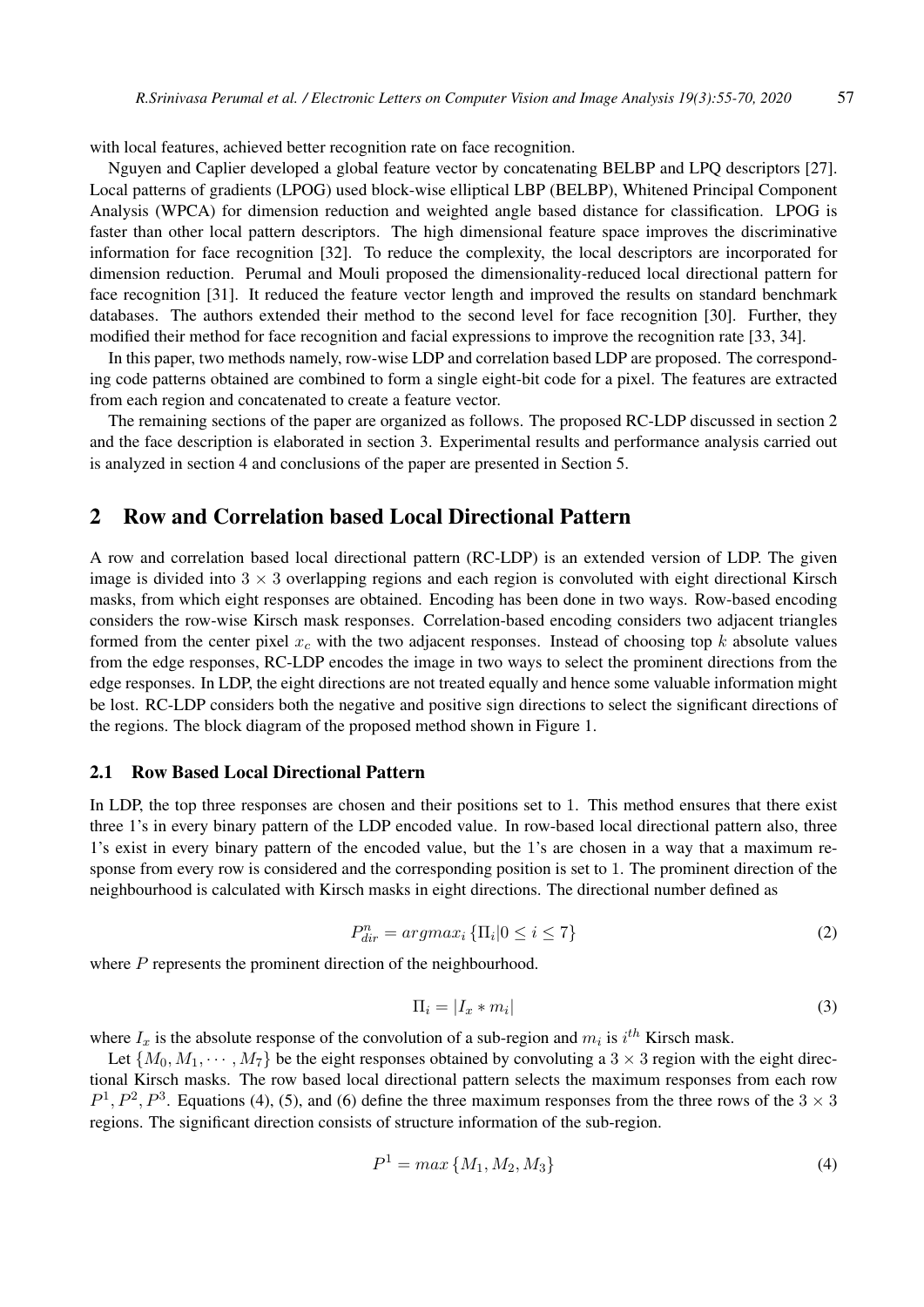

Figure 1: Block Diagram of RC-LDP

P

$$
P^2 = \max\{M_0, M_4\} \tag{5}
$$

$$
P^3 = \max\{M_5, M_6, M_7\} \tag{6}
$$



Figure 2: Illustration of Row based LDP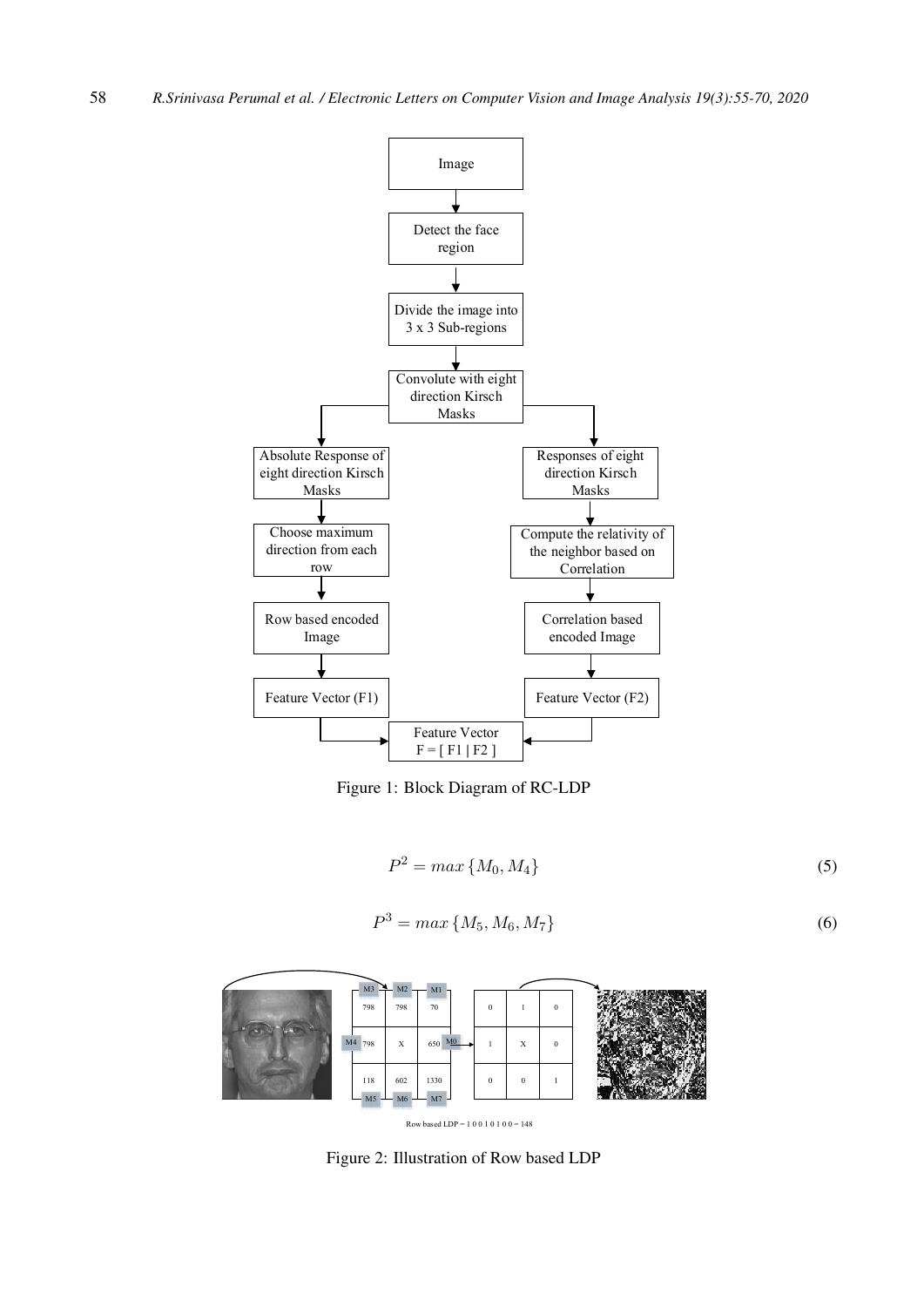The pattern is formed by selecting the  $P^1, P^2, P^3$ . The direction chosen position is set to 1 and the rest are set to 0. For example, consider the neighbourhood shown in Figure 2. First, determine the eight directional responses by Kirsch masks. Then  $P^1$  is selected from the responses of  $M_1, M_2, M_3, P^2$  is selected from responses of  $M_0$ ,  $M_4$  and  $P^3$  is chosen from  $M_5$ ,  $M_6$ ,  $M_7$ . Finally, the code is generated for the center pixel.

#### 2.2 Correlation Based Local Directional Pattern

Correlation based local directional pattern identifies the relationship with adjacent neighbouring pixels. Each center pixel has adjacent neighbouring pixels in eight directions. Eight neighbourhood is used to form a pattern for the center pixel. The image was divided into  $3 \times 3$  sub-regions. In each region, the correlation between a set of three responses considered - the three responses considered such that two adjacent triangular shapes are formed with center element. If the correlation between the two pairs exceeds the threshold value, then the center of the corresponding three pixels is set to 1. The formation of the pattern described in Figure 3. The relative pattern calculated is defined in Equations (7) to (14).

$$
R_1 = Correlation\left(\{X_c, M_0, M_1\}, \{X_c, M_0, M_7\}\right) \tag{7}
$$

$$
R_2 = Correlation (\{X_c, M_1, M_2\}, \{X_c, M_1, M_0\})
$$
\n(8)

$$
R_3 = Correlation (\{X_c, M_2, M_3\}, \{X_c, M_2, M_1\})
$$
\n(9)

$$
R_4 = Correlation (\{X_c, M_3, M_4\}, \{X_c, M_3, M_2\})
$$
\n(10)

$$
R_5 = Correlation (\{X_c, M_4, M_5\}, \{X_c, M_4, M_3\})
$$
\n(11)

$$
R_6 = Correlation\left(\{X_c, M_5, M_6\}, \{X_c, M_5, M_4\}\right) \tag{12}
$$

$$
R_7 = Correlation\left(\{X_c, M_6, M_7\}, \{X_c, M_6, M_5\}\right) \tag{13}
$$

$$
R_8 = Correlation (\{X_c, M_7, M_0\}, \{X_c, M_7, M_6\})
$$
\n(14)

where  $M_0, M_1, \cdots, M_7$  are the eight responses obtained by convoluting a  $3 \times 3$  region with the eight directional Kirsch masks and  $X_c$  denotes center position value of the region.

The resultant pattern may have all 1's or all 0's. The constraint in the LDP code is slightly relaxed in the correlation based LDP. It is proposed that the resultant code may have at most three 1's, which allows it to accept the code pattern containing zero to three 1's. If the number of 1's in the resultant code pattern exceeds three, the 1's in the most significant bits are retained, and the rest are set to 0. This method results in a total of 93 distinct patterns.

Correlation extracts the most prominent feature because it defines the relationship between the neighbours. However, the linear correlation is used to determine the relationship between the center pixel and the adjacent neighbourhood-the correlation defined in Equation (15). The row based local directional pattern extracts local information and the relative pattern is also helpful in forming a better information feature vector.

$$
r = \frac{\Sigma(X - \bar{X})(Y - \bar{Y})}{\sqrt{\Sigma(X - \bar{X})^2}\sqrt{\Sigma(Y - \bar{Y})^2}}
$$
(15)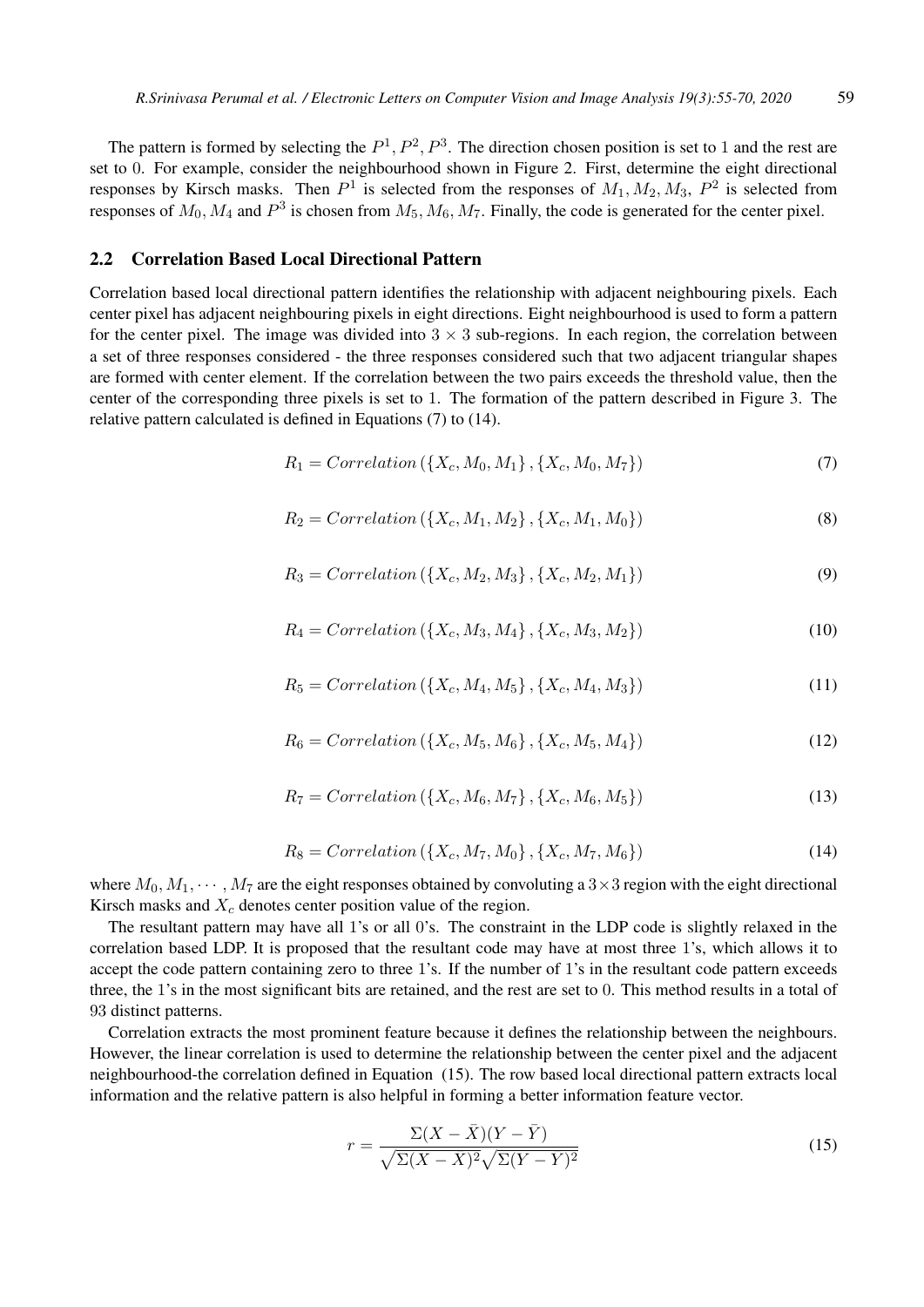

Figure 3: Correlation based local directional pattern

## 3 Face Description

An RC-LDP histogram represents each face. Every pixel of RC-LDP extracts the edges, corners and other textural information. The row based encoded image divided into  $m \times m$  sub-regions. Histogram describes the distribution of the local patterns from the image. Here the histogram extracts 93 patterns from each region out of 256 patterns. Similarly, the correlation based encoded image divided into  $m \times m$  regions and a histogram descriptor extracted-the histogram bins of both the encoded images concatenated to form a global descriptor of the given image. Figure 4 shows the face description process of RC-LDP. The histograms are accumulated using Equations (16) and (17)respectively.

$$
H_n(c) = \sum_{x,y} f(R_i(x,y) = C_i), C_i = i^{th} LDPPattern
$$
\n(16)

where  $R_i$  is the  $8 \times 8$  region of Row based encode image / Correlation based encoded image.

$$
H_n(c) = \sum_{\substack{x,y \in R_n \\ RLDP(x,y) | CLDP(x,y) = c}} \nu, \forall c
$$
\n(17)

where c is RC-LDP code and  $\nu$  is the number of bins in a region.

#### 3.1 Face Recognition and Facial Expression Recognition

The feature vector for every image is stored in the database. For a given query image, a feature vector is computed. The Chi-square dissimilarity measure is used to compare the query image feature descriptor with the feature descriptors in the database. The lowest measure value for the selected candidate indicates that a match has found. The Chi-square dissimilarity measure for two feature vectors of length L defined in Equation (18).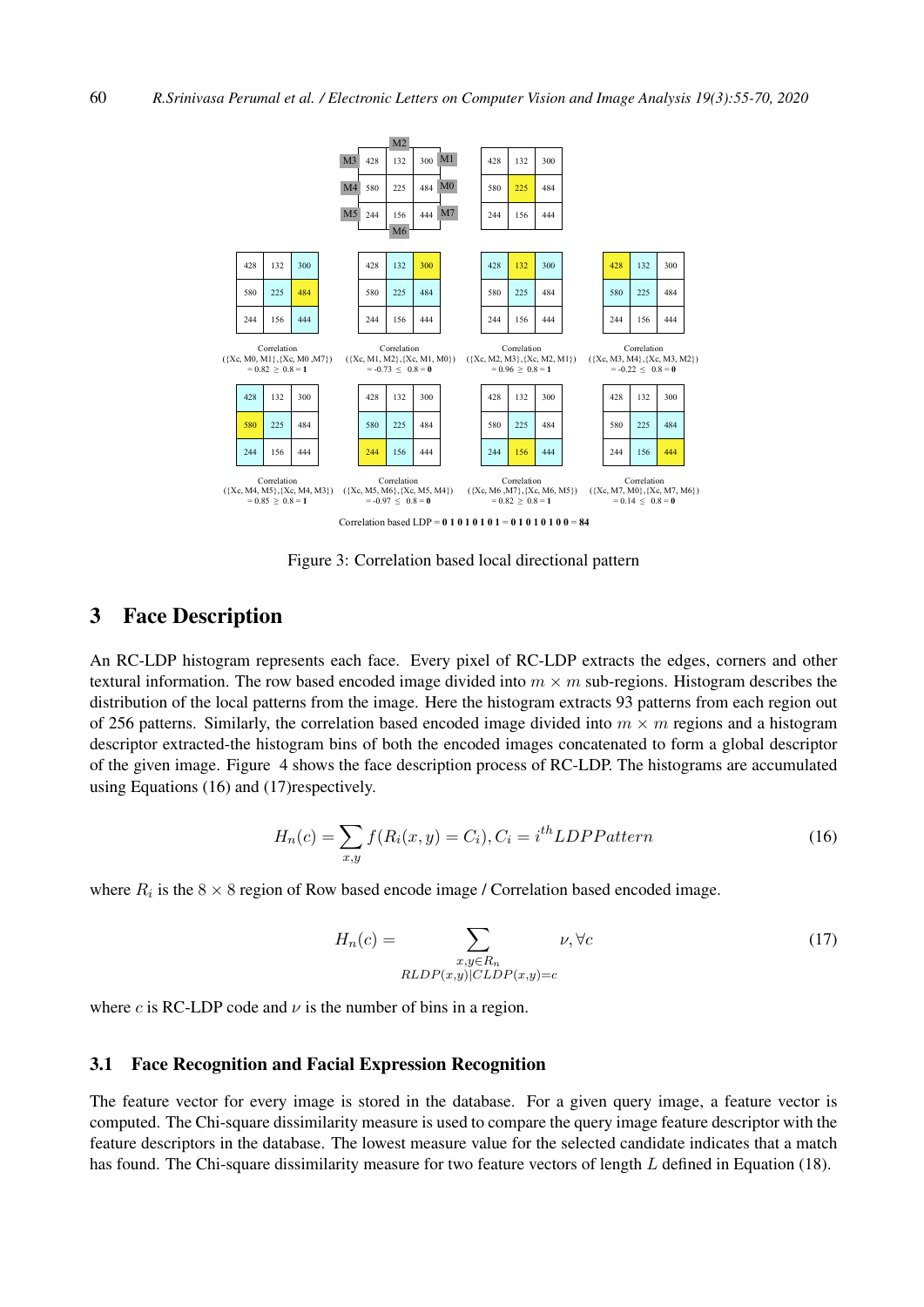

Figure 4: Face Description by Histogram

$$
\chi^2(f_1, f_2) = \sum_{i=1}^{M} w_i \frac{(f_1(i) - f_2(i))^2}{f_1(i) + f_2(i)}
$$
(18)

where  $w_i$  indicates the weight of the  $i^{th}$  region

The 93 patterns generated in RC-LDP fall within the range of  $[0 - 255]$ , which are divided into four equal parts in multiples of 64. A weight of 0.25 is assigned to first part [0 - 63]. Similarly, weights 0.5, 0.75, and 1 assigned to the other three parts, respectively. For a region  $i$ , the weight is assigned as follows: Check the maximum number of patterns that occur in that region; the weight is determined based on to which part the maximum occurring pattern belongs to. From physiological findings, the small portion of the face like eyes, nose and mouth has discriminant features of the person. The proposed method assigns a weight for each subregion based on the occurrences of the information.

The performance of the facial expression recognition can be evaluated using SVM. SVM is a powerful technique for classification. SVM implicitly maps the data into a higher dimensional feature space.

Given a training set of labelled examples  $T = (x_i, y_i), i = 1, ..., M$  where  $x_i \in R^n$  and  $y_i \in [-1, 1]$ , the new test data will be classified by Equation (19).

$$
f(x) = sign\left(\sum_{i=1}^{M} \alpha_i y_i K(x_i, x) + b\right)
$$
\n(19)

where  $\alpha_i$  are Lagrange multipliers, b is a bias and K is a kernel function.

The training images  $x_i$  with  $\alpha_i > 0$  are support vectors, and the separating hyperplane maximizes the margin concerning support vectors. The method is analysed with various kernels like polynomial, linear and radial basis function kernels. To determine the performance of each subject, 10-fold cross-validation testing scheme implemented.

## 4 Experimental Results and Analysis

The proposed method has experimented on face recognition and facial expression recognition database. The performance of the method is calculated based on the confusion matrix. Confusion matrix is a performance measurement for classification problem where output can be 2 or more classes. It is used in model evaluation, monitoring and managing the model. The method reduces the effects of expression changes, occlusion, and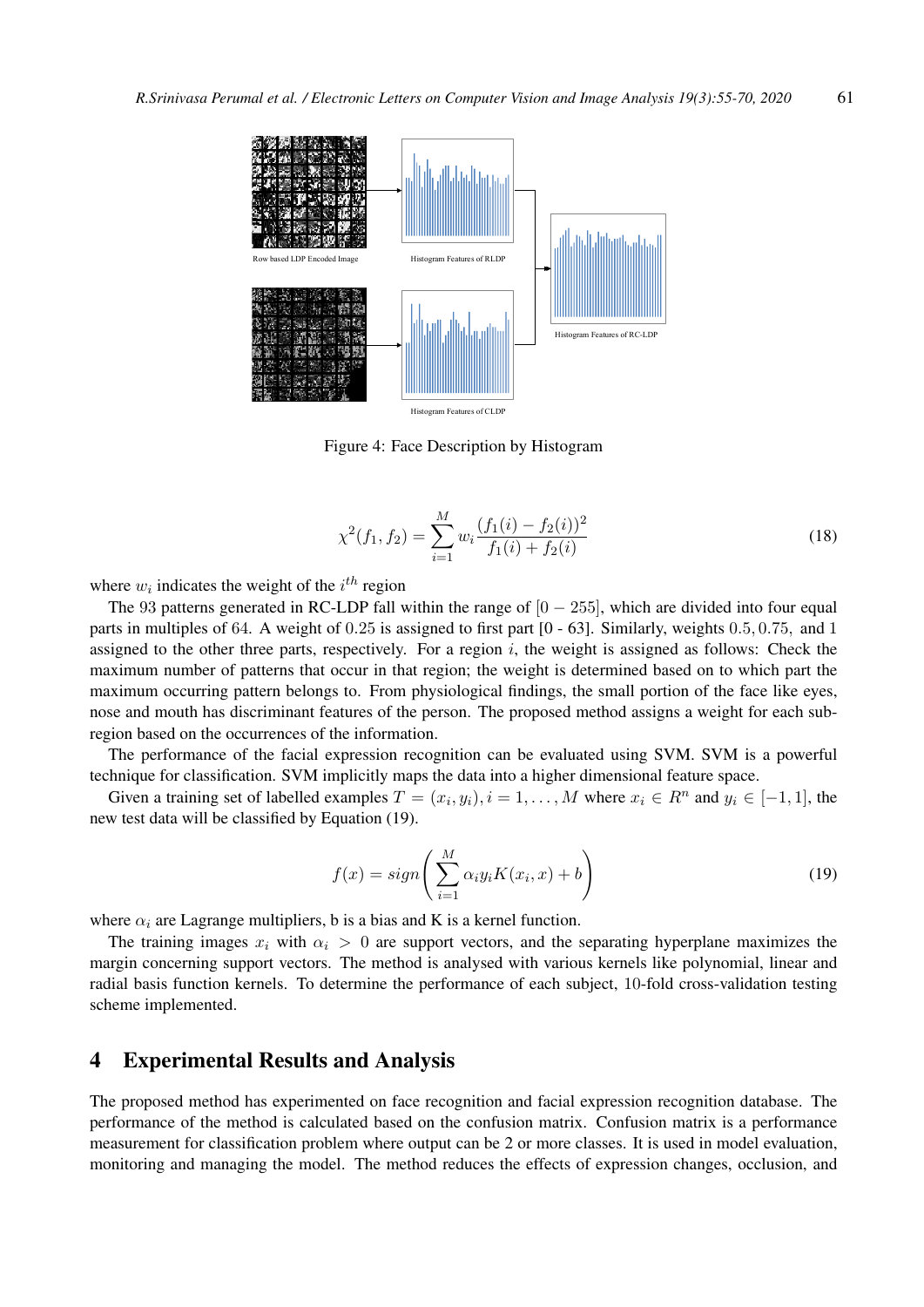illumination changes and extracts a very informative feature for representing the face. The proposed method is tested on two types of standard benchmark databases – for face recognition and facial expression recognition. The standard databases used for face recognition include FERET [5], YALE [9], ORL [6], AR database [2] and LFW [11]. The facial expression is defined based on the human emotional expressions such as anger, disgust, fear, happy, sad and surprise [13]. These six emotions constitute a six-class facial expression. The standard benchmark databases used for facial expression recognition include CK [4], JAFFE [3] and EMOTIW 2015 database [24].

## 4.1 FERET Database

FERET [5] database contains 14, 501 images of 1010 individuals. The images are captured under various poses, illumination changes, facial expressions and ageing effects. The database is classified into five sets, such as *Fa*, *Fb*, *Fc*, *dup-I* and *dup-II*. *Fa* set is used as a gallery image set and the rest of the image sets used as probe images.

- *Fa* consists of 1010 frontal images.
- *Fb* consists of 1009 images with different expression variations.
- *Fc* consists of 194 images with illumination variations.
- *dup-I* has 722 images captured after a certain period.
- *dup-II* has 234 images and a subset of dup-I.

The performance of the proposed method on 4 probe sets of the FERET database shown in Figure 5. From Figure 5, the RC-LDP outperformed the other state-of-the-art methods. This method is effective in expression changes and illumination variations because it achieved 100% and 99.97% accuracy in *Fc* and *Fb*, respectively. The proposed method also achieved impressive results on ageing variation probe sets. *dup-I* and *dup-II* attained 99.5% and 97.5%, which are better recognition rate when compared with other local existing descriptors.



Figure 5: Performance Analysis of RC-LDP with existing methods on FERET database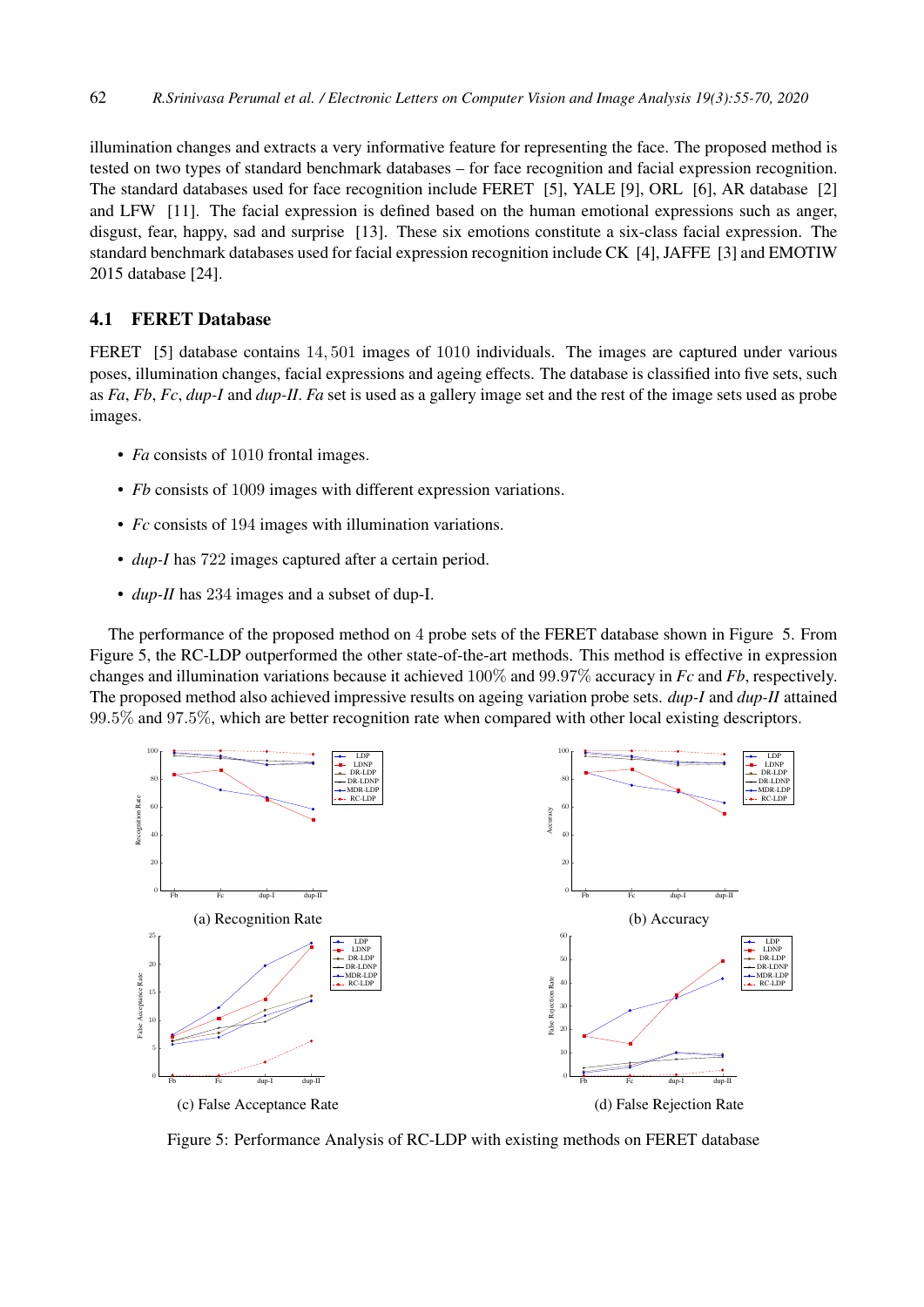### 4.2 EXTENDED YALE-B Database

Extended Yale B database [9] consists of images with illumination variations. The database contains 16, 128 images of 28 subjects. Each subject has 9 poses in 64 different illumination conditions. It is categorized into 5 sets based on the angle among the central camera axis and light source direction, such as *Sub1*, *Sub2*, *Sub3*, *Sub4* and *Sub5*. *Sub1* used as a gallery image set and the rest of the image sets used as probe images. The subsets are categorized .

- The angle less than or equal to  $12^0$  labelled as *Sub1*.
- The angle between  $13^0$  to  $25^0$  labelled as *Sub2*.
- The angle between  $26^0$  to  $50^0$  labelled as *Sub3*.
- The angle between  $51^0$  to  $77^0$  labelled as *Sub4*.
- The angle is higher than 77<sup>0</sup> labelled as *Sub5*.

The performance of the proposed method on 4 probe sets of Extended YALE-B database is analyzed and proved that the proposed method is robust to various illumination conditions. Figure 6 shows the result of the proposed method with other state-of-the-art methods. From the results, it observed that RC-LDP is reliable in various illumination conditions. The correlation based descriptor extracts the sign direction and relativity of the neighbourhood. Due to that, the performance for an angle higher than  $51^0$  also achieved better results in very severe illumination conditions.



Figure 6: Performance Analysis of RC-LDP with existing methods on Extended YALE-B database

### 4.3 ORL Database

ORL database [6] consists of 400 images of 40 subjects captured under different lighting conditions, different periods and various facial expressions. Each subject contains ten images out of which two randomly selected for training and the rest for the testing set. In the ORL database 80 images used as gallery images and the remaining 320 images used as probe images.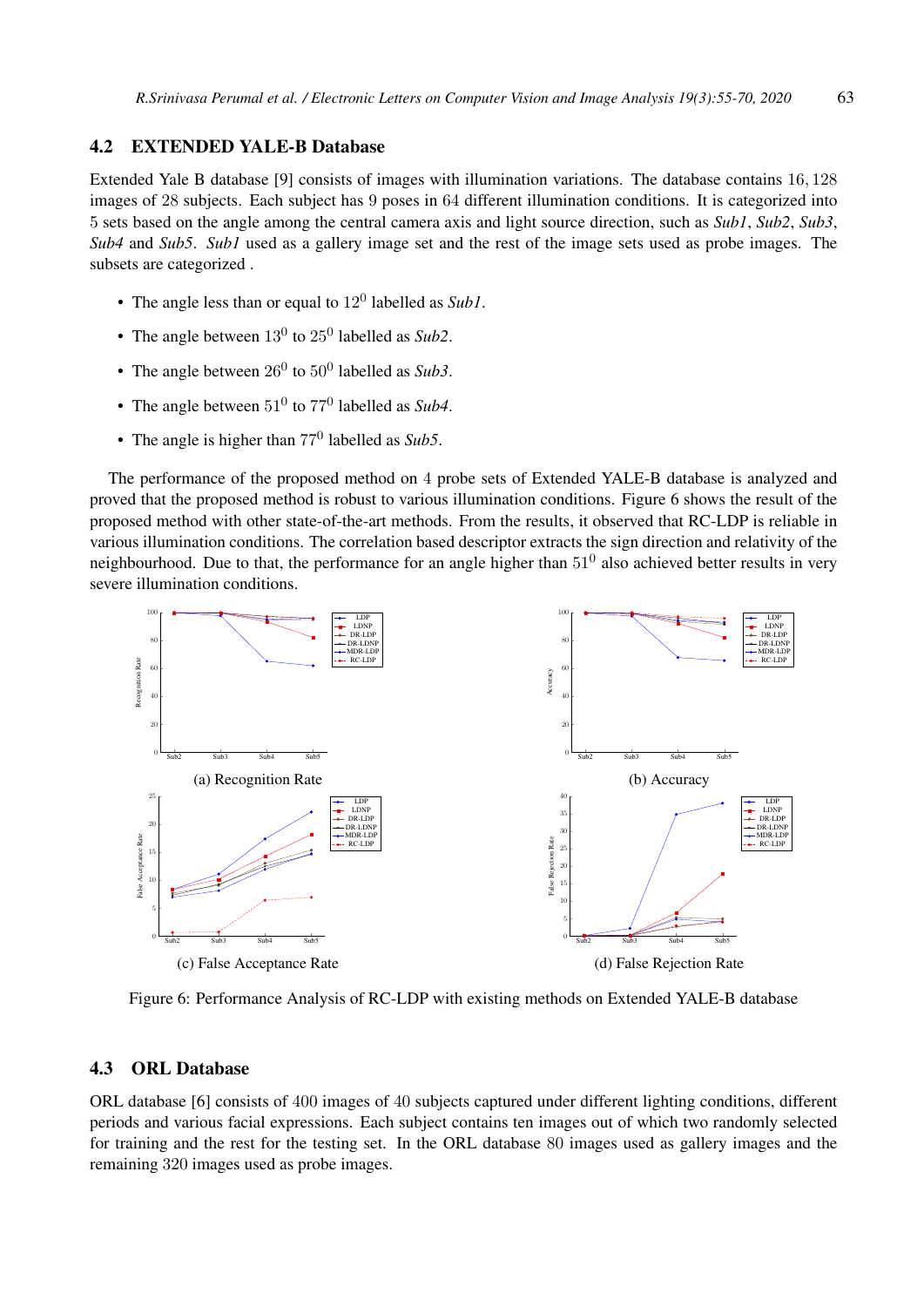ORL database used to test and evaluate the performance between the RC-LDP and the state-of-the-art methods under pose variation, illumination and expression changes. The recognition rate and other metrics are shown in Table 1. The proposed method outperformed other methods among all the results. The method is robust to pose variations, expression changes and illumination variations.

| Method        | <b>Recognition Rate</b> | Accuracy | False Acceptance Rate | <b>False Rejection Rate</b> |
|---------------|-------------------------|----------|-----------------------|-----------------------------|
| LDP           | 88.50                   | 87.90    | 22.22                 | 11.50                       |
| <b>LDNP</b>   | 89.15                   | 89.61    | 19.05                 | 10.85                       |
| DR-LDP        | 97.62                   | 97.22    | 6.67                  | 2.78                        |
| DR-LDNP       | 97.81                   | 97.45    | 6.00                  | 2.19                        |
| MDR-LDP       | 97.93                   | 98.15    | 6.08                  | 1.85                        |
| <b>RC-LDP</b> | 99.97                   | 99.95    | 0.84                  | 0.03                        |

Table 1: Performance Analysis of RC-LDP with existing methods on ORL database

## 4.4 AR Database

AR database [2] consists of 4000 images of 126 subjects. The database contains different facial expression images, occluded images and different illumination conditions. It consists of 50 male and 50 female subjects. Each image is captured under 4 different facial expressions, 3 illumination conditions, 2 disguise cases in the first session. In the second session, the imagess are captured under 4 illumination conditions and 4 disguise cases. The frontal images and neutral images are called gallery images and the rest of the images in the database are called test images.

In the AR database, the images are captured under different facial expressions, different illumination conditions and disguise cases. The face images are detected by Viola-Jones algorithm. The results of the AR database are shown in Table 2. For the illumination variation, expression changes and partial occlusion, the proposed RC-LDP obtained maximum recognition rate than other state-of-the-art methods.

| Method        | Illumination | Expression | Occlusion | Mean  |
|---------------|--------------|------------|-----------|-------|
| LDP           | 95.15        | 80.46      | 81.33     | 85.65 |
| DR-LDP        | 95.20        | 85.23      | 86.26     | 88.90 |
| DR-LDNP       | 95.73        | 86.92      | 87.15     | 89.93 |
| MDR-LDP       | 96.13        | 88.25      | 87.93     | 90.77 |
| <b>RC-LDP</b> | 98.52        | 91.46      | 90.13     | 93.37 |

Table 2: Recognition rate of RC-LDP with other local descriptors on AR database

#### 4.5 Face Verification : LFW Database

Labeled Faces in the Wild (LFW) [11] is the most challenging database because the images are collected from the web. This database is used to understand the problem of face recognition in an unconstrained environment. LFW consists of 13, 233 images from 5, 749 subjects. The database consists of facial images with different poses, different facial expressions and occlusions [19].

In LFW-a, there are about 1056 images of 433 subjects. The proposed method randomly considers the images from the set of individuals that are distinct from one another in terms of pose, expression, background color, lighting, frontal view, etc. The proposed method test on the View 2 set of LFW, which consists of 10 folds of 300 positive and 300 negative image pairs randomly selected from the database. The mean accuracy rate of the existing method compared with the proposed method and shown in Table 3. The proposed method used the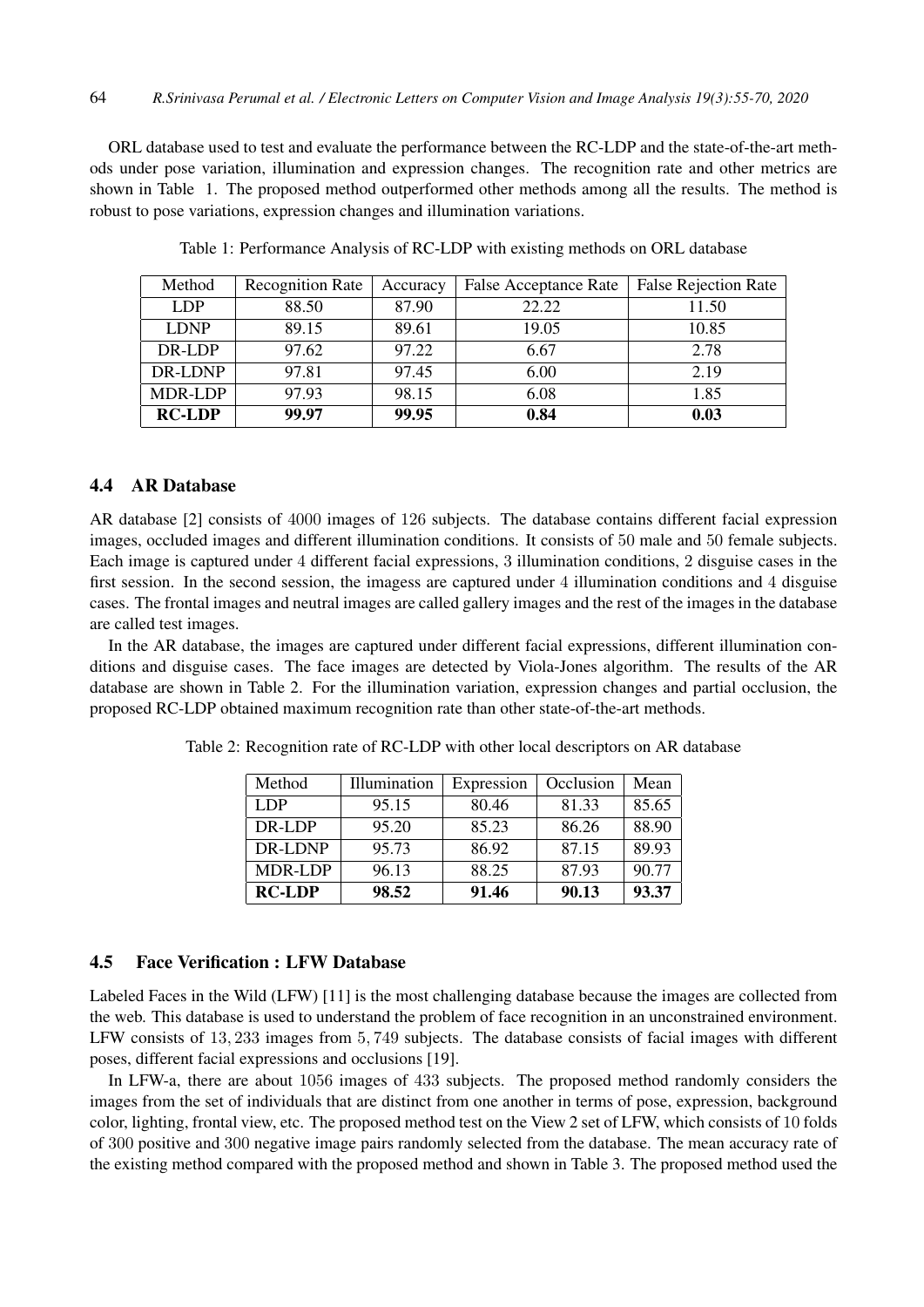LFW database for face verification. The proposed method achieved better verification rate than existing local descriptors.

| <b>Method</b>   | <b>Mean Accuracy</b> |
|-----------------|----------------------|
| <b>LDP</b>      | $71.32 \pm 0.3$      |
| <b>LDNP</b>     | $65.17 \pm 0.4$      |
| DR-LDP          | $73.25 \pm 0.6$      |
| DR-LDNP         | $73.73 \pm 0.3$      |
| <b>MDR-LDNP</b> | $73.87 \pm 0.5$      |
| <b>RC-LDP</b>   | $78.25 \pm 0.3$      |

Table 3: Mean Accuracy Rate of RC-LDP with other local descriptors on LFW database

### 4.6 Cohn-Kanade Expression Database

The Cohn-Kanade(CK) database [4] contains 100 subjects. The subject in the database is at the age of 18 to 30. Of these 100 subjects, 15% of the subjects were African-American and 3% were Asian or Latino. Each subject was in different size like  $640 \times 480$  or  $640 \times 490$ . Each subject consists of 6 emotions of the person with 23 facial expressions. For six-class expression, 408 image sequences are selected that results in 1224 expression images. For seven-class expression, 408 image sequences are selected that results in 1632 expression images. The six-class expressions are angry, disgust, happy, sad, surprise and fear. The seven-class expressions include neutral expression in addition to the other six-class expressions.

The recognition rate of six-class and seven-class expressions are shown in Tables 4 and 5. From the results, the RBF kernel outprformed than other kernels in both six-class and seven-class expression. The seven-class expression attained lower results compared with results obtained for six-class expression because the neutral expression confused with the other expressions in seven-class expression. The proposed method obtained better recognition rate on CK database. To give a clear picture, the confusion matrix is presented in Tables 6 and 7 for six-class and seven-class expressions, respectively.

| Method         | Linear         | Polynomial     | <b>RBF</b>     |
|----------------|----------------|----------------|----------------|
| LDP.           | $94.9 \pm 1.2$ | $94.9 \pm 1.2$ | $98.5 \pm 1.4$ |
| <b>LDNP</b>    | $98.4 \pm 1.4$ | $99.1 \pm 0.7$ | $99.2 \pm 0.8$ |
| DR-LDP         | $96.4 \pm 1.3$ | $97.2 \pm 1.3$ | $98.7 \pm 0.9$ |
| <b>MDR-LDP</b> | $98.8 \pm 1.2$ | $99.3 \pm 1.2$ | $99.5 \pm 0.5$ |
| <b>RC-LDP</b>  | $99.4 \pm 0.8$ | $99.5 \pm 0.8$ | $99.8 \pm 0.3$ |

Table 4: Recognition rate of six-class expression of RC-LDP using SVM on CK database

Table 5: Recognition rate of seven-class expression of RC-LDP using SVM on CK database

| Method         | Linear         | Polynomial     | <b>RBF</b>     |
|----------------|----------------|----------------|----------------|
| LDP            | $92.8 + 1.7$   | $92.8 + 1.7$   | $94.3 \pm 3.9$ |
| <b>LDNP</b>    | $92.3 \pm 3.0$ | $95.1 + 4.1$   | $94.8 + 3.1$   |
| DR-LDP         | $91.5 + 1.7$   | $91.9 + 1.3$   | $93.4 + 2.9$   |
| <b>MDR-LDP</b> | $92.8 \pm 2.5$ | $95.4 \pm 2.5$ | $96.3 + 2.1$   |
| $RC-LDP$       | $94.2 \pm 1.2$ | $98.3 \pm 1.5$ | $98.5 \pm 0.8$ |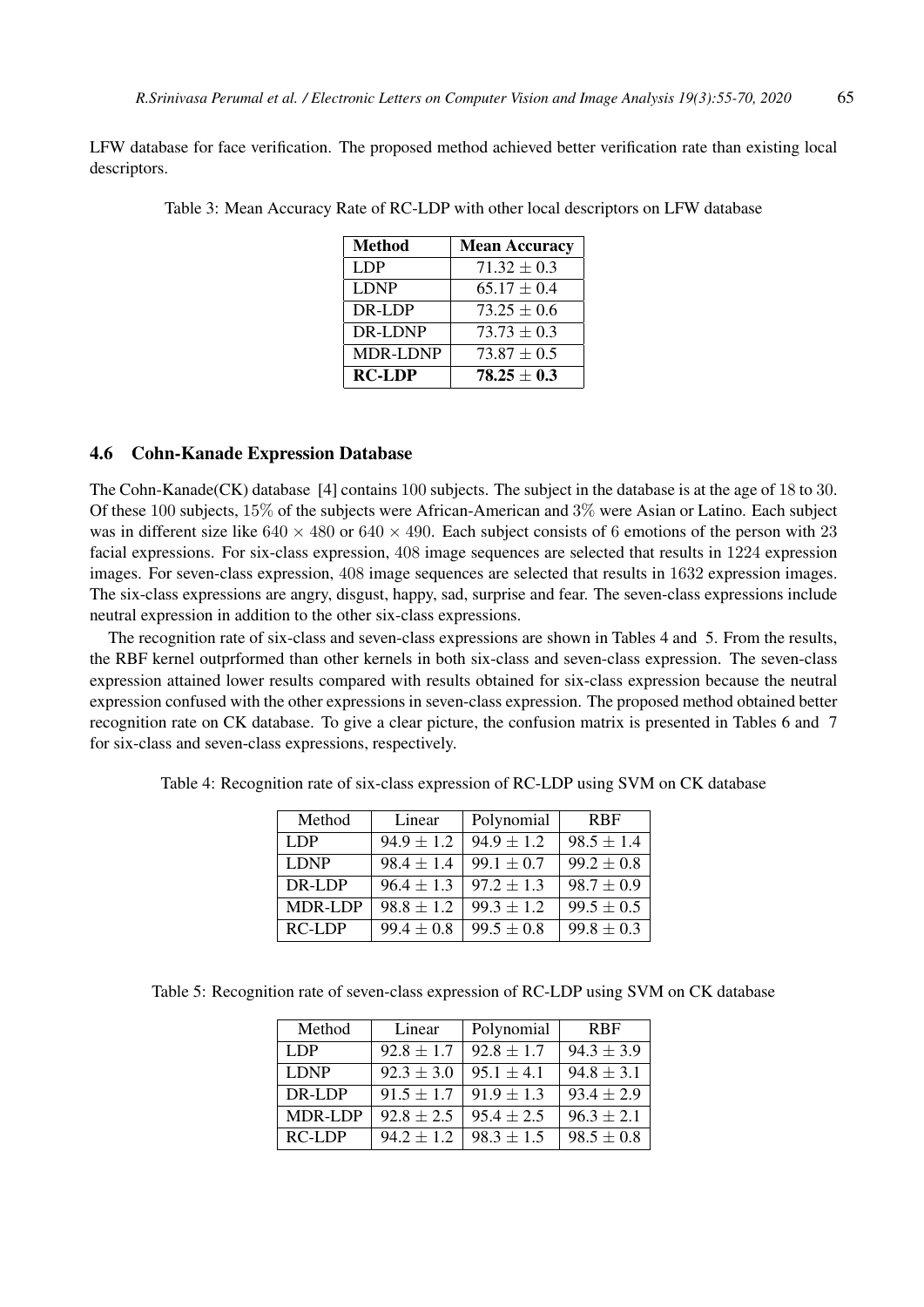| RC-LDP   | Anger | Disgust | Fear  | Happy    | Sad   | Surprise |
|----------|-------|---------|-------|----------|-------|----------|
| Anger    | 99.12 |         | 0.17  |          | 0.35  | 0.36     |
| Disgust  | 0     | 100.00  | 0     |          |       |          |
| Fear     | 0.20  |         | 99.70 | 0        | 0.10  | $\Omega$ |
| Happy    | 0     |         | 0     | 99.70    | 0.20  | 0.10     |
| Sad      | 0.20  |         | 0.30  | $\Omega$ | 99.50 | $\Omega$ |
| Surprise | 0     |         | 0     | 0.20     | 0.10  | 99.70    |

Table 6: Confusion matrix of six-class expression recognition rate of RC-LDP on CK database

|  |  |  | Table 7: Confusion matrix of seven-class expression recognition rate of RC-LDP on CK database |
|--|--|--|-----------------------------------------------------------------------------------------------|
|  |  |  |                                                                                               |

| RC-LDP   | Anger    | Disgust  | Fear     | Happy    | Sad      | Surprise | Neutral |
|----------|----------|----------|----------|----------|----------|----------|---------|
| Anger    | 93.56    | 0        | 0.85     | 0        | 0        | 3.46     | 2.13    |
| Disgust  | 0.50     | 97.25    | 0        | 0        | $\theta$ | $\theta$ | 2.25    |
| Fear     | 0.14     | $\theta$ | 98.99    | $\Omega$ | 0.20     | $\theta$ | 0.67    |
| Happy    | 0        | $\theta$ | 0        | 98.25    | $\Omega$ | $\theta$ | 1.75    |
| Sad      | 0.18     | 0.09     | $\theta$ | 0        | 98.83    | $\theta$ | 0.90    |
| Surprise | $\theta$ | 0        | $\Omega$ | 0.25     | $\theta$ | 98.75    | 1.00    |
| Neutral  | 1.25     | $\Omega$ | 1.37     | 0        | 0.84     | $\theta$ | 96.54   |

#### 4.7 JAFFE Database

The Japanese Female Facial Expression (JAFFE) database [3] consists of 213 images of females using 10 subjects. Each image has a size of  $256 \times 256$ . Each category of expression has almost the same number of images. The database consists of frontal pose image and their hair was tied back to expose all the expressive areas of the face without occlusion.

The performance on the JAFFE database is evaluated with six-class and seven-class expression. The recognition rate of different class expressions using the SVM classifier is evaluated to show the efficiency of the proposed method in facial expression recognition. Tables 8 and 9 demonstrates the recognition rate of the proposed method with other state-of-the-art methods. The proposed method attained better recognition rate in six-class and seven-class expression dataset compared with other local descriptors. The confusion matrix of six-class and seven-class expression of the proposed method presented in Tables 10 and 11.

| Method      | Linear         | Polynomial     | <b>RBF</b>     |
|-------------|----------------|----------------|----------------|
| LDP         | $89.9 \pm 5.2$ | $89.9 \pm 5.2$ | $90.1 \pm 4.9$ |
| <b>LDNP</b> | $92.9 \pm 1.7$ | $93.4 \pm 2.2$ | $92.3 \pm 1.7$ |
| DR-LDP      | $91.5 \pm 2.1$ | $92.4 \pm 1.5$ | $93.3 \pm 1.2$ |
| MDR-LDP     | $93.3 \pm 1.3$ | $94.6 \pm 1.7$ | $95.4 \pm 1.5$ |
| $RC-LDP$    | $95.2 + 3.2$   | $95.2 + 3.7$   | $96.3 + 2.8$   |

Table 8: Recognition rate of six-class expression of RC-LDP using SVM on JAFFE database

## 4.8 EMOTIW 2015 Database

The EmotiW 2015 benchmark [24] includes data from version 2.0 of the Static Facial Expression in the Wild benchmark (SFEW). The images are selected from different videos of the Acted Facial Expressions in the Wild (AFEW). In EmotiW 2015 database, the images captured under an unconstrained environment. It consists of a wide range of head poses and ages, both genders, different occlusions and resolution qualities [25]. Table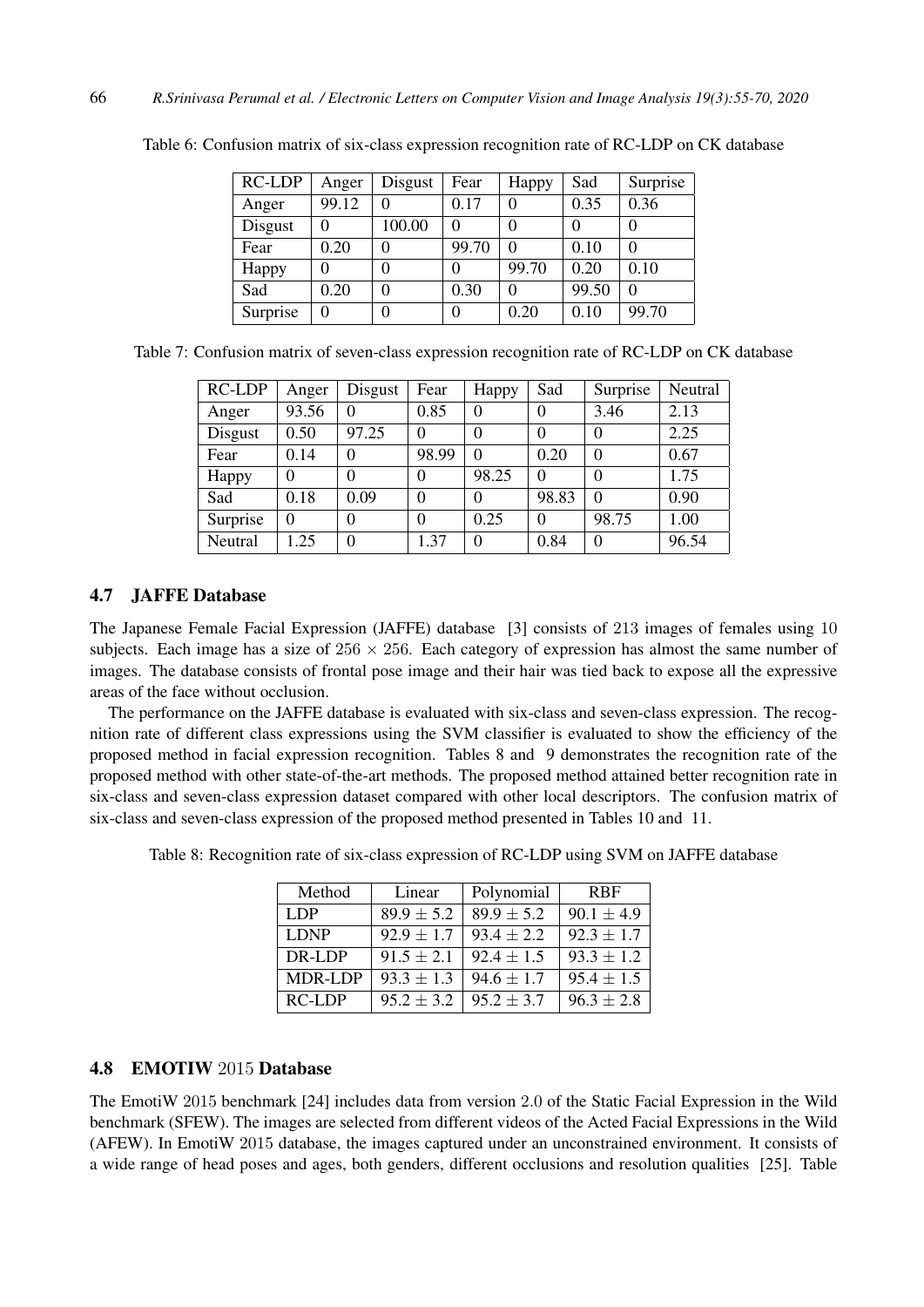| Method         | Linear         | Polynomial     | <b>RBF</b>     |
|----------------|----------------|----------------|----------------|
| LDP            | $84.9 \pm 4.7$ | $84.9 \pm 4.7$ | $85.4 \pm 4.0$ |
| <b>LDNP</b>    | $90.1 \pm 3.0$ | $91.1 \pm 4.1$ | $89.2 \pm 3.1$ |
| DR-LDP         | $89.5 \pm 3.7$ | $90.7 \pm 3.5$ | $90.1 \pm 3.9$ |
| <b>MDR-LDP</b> | $91.6 \pm 2.5$ | $92.1 \pm 3.0$ | $92.7 \pm 2.1$ |
| $RC-LDP$       | $92.3 \pm 1.8$ | $93.4 \pm 3.6$ | $93.8 \pm 1.9$ |

Table 9: Recognition rate of seven-class expression of RC-LDP using SVM on JAFFE database

| Table 10: Confusion matrix of six-class expression recognition rate of RC-LDP on JAFFE database |  |
|-------------------------------------------------------------------------------------------------|--|
|-------------------------------------------------------------------------------------------------|--|

| <b>RC-LDP</b> | Anger | Disgust | Fear  | Happy    | Sad      | Surprise |
|---------------|-------|---------|-------|----------|----------|----------|
| Anger         | 96.88 | 0.80    | 1.20  | 0        | 1.12     | $\Omega$ |
| Disgust       | 1.80  | 95.23   | 0.70  | $\Omega$ | 2.27     | $\Omega$ |
| Fear          | 0.60  |         | 96.46 | $\Omega$ | 1.15     | 1.79     |
| Happy         | 0     |         | 0.82  | 98.33    | $\Omega$ | 0.85     |
| Sad           | 0.93  | 1.65    | 1.11  | 0        | 95.61    | 0.70     |
| Surprise      | 0     |         | 0.47  | 1.89     | 0.36     | 97.28    |

Table 11: Confusion matrix of seven-class expression recognition rate of RC-LDP on JAFFE database

| <b>RC-LDP</b> | Anger    | Disgust  | Fear  | Happy    | Sad      | Surprise | Neutral |
|---------------|----------|----------|-------|----------|----------|----------|---------|
| Anger         | 90.21    | 2.94     | 2.05  | 0        | 0        | $\theta$ | 4.80    |
| Disgust       | 3.87     | 88.92    | 0     | $\theta$ | 2.89     | $\theta$ | 4.32    |
| Fear          | 1.43     | 1.25     | 91.76 | $\theta$ | 1.29     | 2.64     | 1.63    |
| Happy         | $\theta$ | 0        | 0     | 98.03    | $\Omega$ | 0.80     | 1.17    |
| Sad           | 3.26     | 3.56     | 4.23  | $\Omega$ | 85.98    | $\Omega$ | 2.97    |
| Surprise      | $\theta$ | 0        | 0     | 1.87     | $\theta$ | 94.60    | 3.53    |
| Neutral       | 1.42     | $\theta$ | 1.25  | 0.84     | 1.06     | $\theta$ | 95.43   |

12 shows the confusion matrix of the seven-class expression recognition rate on SFEW. Due to variations of poses and occlusion, the results are not satisfactory. Particularly disgust and fear attained inferior performance because the expressions are confused with anger, happiness, sadness and surprise.

Table 12: Confusion matrix of seven-class expression recognition rate of RC-LDP on SFEW 2.0

| <b>RC-LDP</b> | Anger    | Disgust  | Fear  | Happy | Sad   | Surprise | Neutral |
|---------------|----------|----------|-------|-------|-------|----------|---------|
| Anger         | 67.89    | 1.65     | 3.88  | 8.98  | 0.80  | 7.34     | 9.46    |
| Disgust       | 18.75    | 16.80    | 6.32  | 18.56 | 4.27  | 18.95    | 16.35   |
| Fear          | 16.75    | 2.25     | 15.69 | 10.42 | 19.86 | 20.47    | 14.56   |
| Happy         | $\Omega$ | 0.60     | 0.49  | 87.45 | 3.93  | 2.76     | 4.77    |
| Sad           | 8.12     | $\Omega$ | 5.43  | 8.67  | 42.56 | 22.66    | 12.56   |
| Surprise      | 0.75     | 0.48     | 1.93  | 6.73  | 8.45  | 80.34    | 1.32    |
| Neutral       | 4.56     | 0.98     | 1.56  | 1.17  | 7.41  | 20.05    | 64.27   |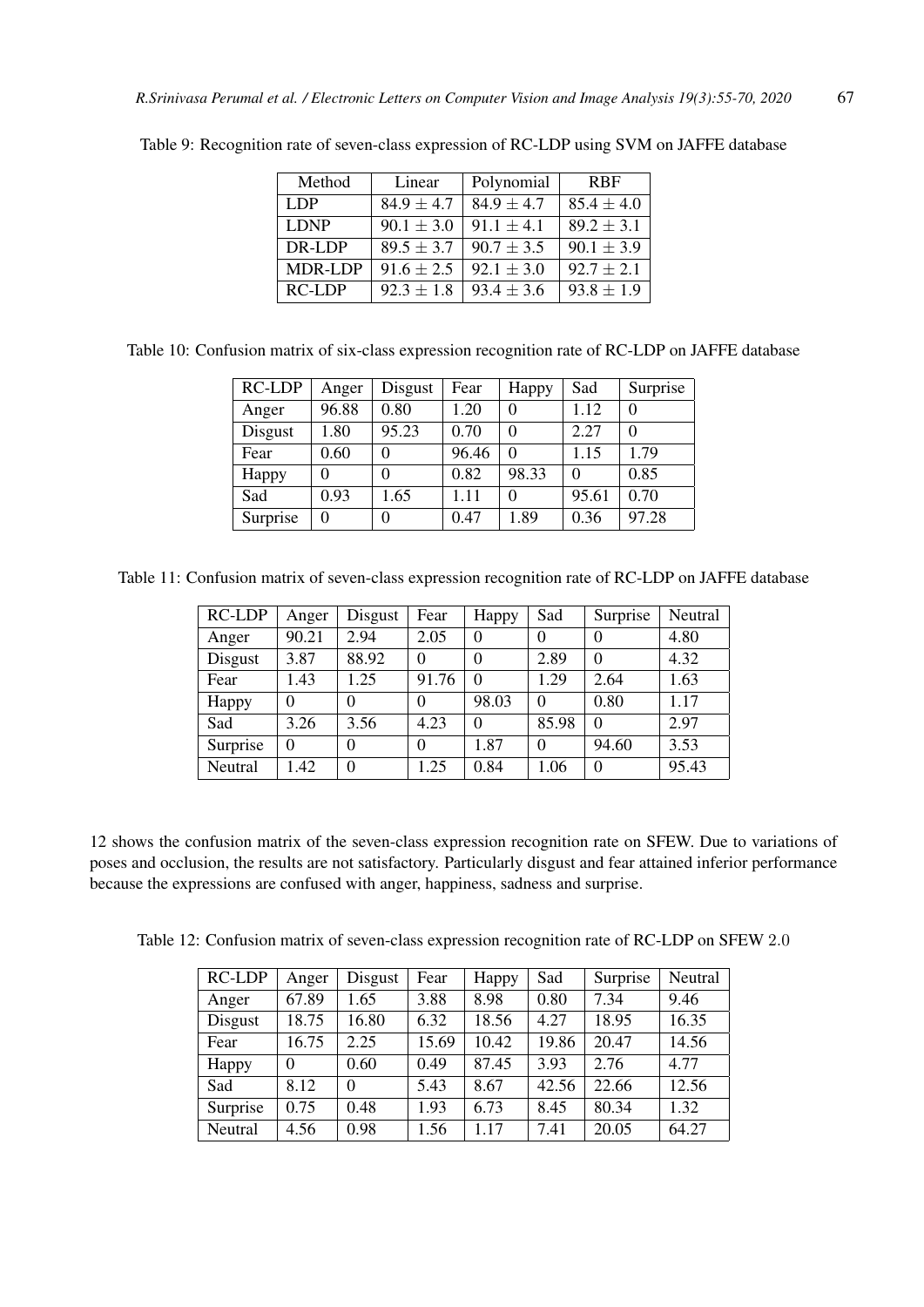## 5 Conclusion

In this paper, an RC-LDP local descriptor proposed for facial analysis. The novel descriptor combined with two novel descriptors, namely row based local directional pattern and correlation based local directional pattern. RC-LDP computes informative features to represent the face image. This hybrid method helps to detect the face in all the major challenges highlighted above. It provides better recognition rate in the face and facial expression recognition. The face recognition tested on FERET, Extended YALE-B, ORL, LFW for verification and AR database. For facial expression, the experimentation carried out on CK, JAFEE and EmotiW 2015 databases. The experimental results show that the proposed method attained better recognition rate than other local descriptors.

## References

- [1] Ojala, Timo and Pietikäinen, Matti and Harwood, David, "A comparative study of texture measures with classification based on featured distributions", *Pattern recognition*, Vol. 26, No. 1, pp. 51-59, 1996.
- [2] Sirovich, Lawrence and Kirby, Michael, "The AR Face Database", *CVC Technical Report*, 1998.
- [3] Lyons, Michael and Akamatsu, Shigeru and Kamachi, Miyuki and Gyoba, Jiro, "Coding facial expressions with gabor wavelets", *IEEE International Conference on Automatic Face and Gesture Recognition*, pp 200-205, 1998.
- [4] Kanade, Takeo and Cohn, Jeffrey F and Tian, Yingli, "Comprehensive database for facial expression analysis",*International Conference on Automatic Face and Gesture Recognition*, pp. 46-53, 2000.
- [5] Phillips, P Jonathon and Moon, Hyeonjoon and Rizvi, Syed A and Rauss, Patrick J, "The FERET evaluation methodology for face-recognition algorithms",*IEEE Transactions on Pattern Analysis and Machine Intelligence*, Vol 22, No 10, pp.1090-1104, 2000.
- [6] AT and TLaboratories, "Database of Faces", *URL : http://www.cl.cam.ac.uk/research/dtg/attarchive/facedatabase.html*, 2002.
- [7] Ojala, Timo and Pietikäinen, Matti and Mäenpää, Topi, "Multiresolution gray-scale and rotation invariant texture classification with local binary patterns",*IEEE Transactions on Pattern Analysis and Machine Intelligence*, Vol 24, No 7, pp. 971-987, 2002.
- [8] Ahonen, Timo and Hadid, Abdenour and Pietikäinen, Matti, "Face recognition with local binary patterns", *International Jounal of Computer Vision*, pp. 469–481, 2004.
- [9] Lee, Kuang-Chih and Ho, Jeffrey and Kriegman, David J, "Acquiring linear subspaces for face recognition under variable lighting", *IEEE Transactions on Pattern Analysis and Machine Intelligence*, Vol 27, No 5, pp.684-698, 2005.
- [10] Ahonen, Timo and Hadid, Abdenour and Pietikainen, Matti, "Face description with local binary patterns: Application to face recognition", *IEEE Transactions on Pattern Analysis and Machine Intelligence*, Vol.28 , No. 12 ,pp. 2037-2041, 2006.
- [11] Huang, Gary B and Ramesh, Manu and Berg, Tamara and Learned-Miller, Erik, "Labeled faces in the wild: A database for studying face recognition in unconstrained environments", *Technical Report 07-49, University of Massachusetts, Amherst*, 2007.
- [12] Hadid, Abdenour and Zhao, Guoying and Ahonen, Timo and Pietikäinen, Matti, "Face analysis using local binary patterns", *Handbook of Texture Analysis*, pp. 347–373, 2008.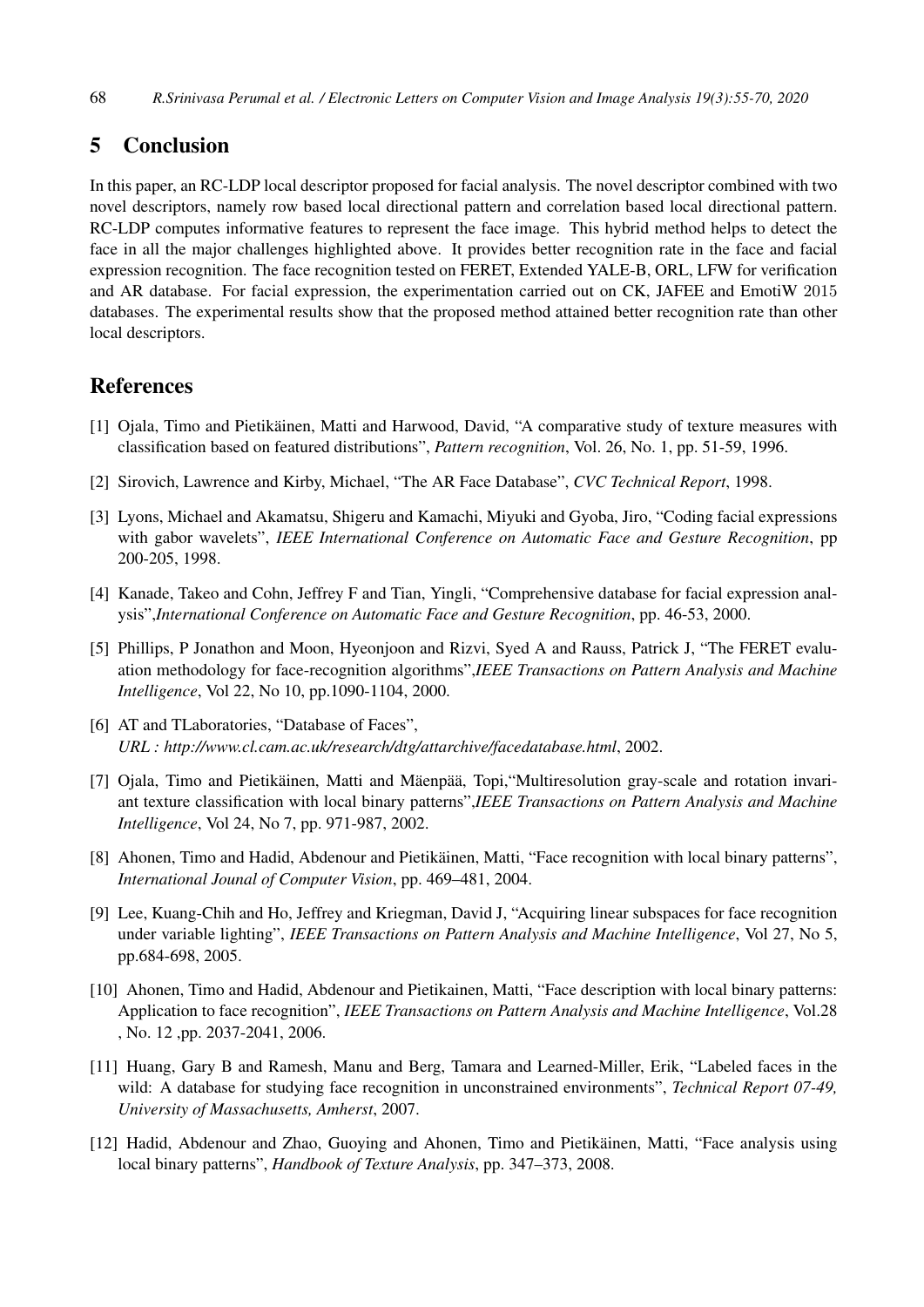- [13] Shan, Caifeng and Gong, Shaogang and McOwan, Peter W, "Facial expression recognition based on local binary patterns: A comprehensive study", *Image and Vision Computing*, Vol.27, No.6, pp. 803-816, 2009.
- [14] Jabid, Taskeed and Kabir, Md Hasanul and Chae, Oksam, "Local directional pattern (ldp) for face recognition", *International Conference on Consumer Electronics*, pp. 329-330, 2010.
- [15] Jabid, Taskeed and Kabir, Md Hasanul and Chae, Oksam, "Local directional pattern (LDP)–A robust image descriptor for object recognition",*International Conference on Advanced Video and Signal Based Surveillance*, pp. 482-487, 2010.
- [16] Jabid, Taskeed and Kabir, Md Hasanul and Chae, Oksam, "Facial expression recognition using local directional pattern (LDP)",*International Conference on Image Processing*, pp. 1605-1608, 2010.
- [17] Tan, Xiaoyang and Triggs, Bill, "Enhanced local texture feature sets for face recognition under difficult lighting conditions", *ETRI journal*, Vol. 19, No.6, pp. 1635-1650, 2010.
- [18] Zhang, Baochang and Gao, Yongsheng and Zhao, Sanqiang and Liu, Jianzhuang, "Local derivative pattern versus local binary pattern: face recognition with high-order local pattern descriptor", *IEEE Transactions on Image Processing*, Vol. 19, No. 2, pp. 533-544, 2010.
- [19] Wolf, Lior and Hassner, Tal and Taigman, Yaniv, "Effective unconstrained face recognition by combining multiple descriptors and learned background statistics", *IEEE Transactions on pattern analysis and machine intelligence*, Vol. 33, No. 10, pp. 1978-1990.
- [20] Hasanul Kabir, Taskeed Jabid and Chae, Oksam, "Local Directional Pattern Variance (LDPv): A robust feature descriptor for facial expression recognition", *Int Arab J Inf Technol*, Vol. 9, No. 4, pp. 382-391, 2012.
- [21] Ishraque, SM Zahid and Banna, AKM Hasanul and Chae, Oksam (2012), "Local Gabor directional pattern for facial expression recognition", *International Conference on Computer and Information Technology*, pp. 164-167, 2012.
- [22] Ramirez Rivera, Adin and Rojas Castillo, Jorge and Chae, Oksam (2013), "Local directional number pattern for face analysis: Face and expression recognition", *IEEE Transactions on Image Processing*, Vol 22, No 5, pp. 1740-1752, 2013.
- [23] Zhong, Fujin and Zhang, Jiashu, "Face recognition with enhanced local directional patterns", *Neurocomputing*, Vol 119, No 5, pp. 375-384, 2013.
- [24] Dhall, Abhinav and Ramana Murthy, OV and Goecke, Roland and Joshi, Jyoti and Gedeon, Tom, "Video and image based emotion recognition challenges in the wild: Emotiw 2015", *International Conference on Multimodal Interaction*, pp.423-426, 2015.
- [25] Levi, Gil and Hassner, Tal, "Emotion recognition in the wild via convolutional neural networks and mapped binary patterns", *International Conference on Multimodal Interaction*, pp.503-510, 2015.
- [26] Liu, Jun and Jing, Xiaojun and Sun, Songlin and Lian, Zifeng, "Local Gabor dominant direction pattern for face recognition", *Chinese Journal of Electronics*, Vol 24, No 2, pp. 245-250, 2015.
- [27] Nguyen, Huu-Tuan and Caplier, Alice, "Local patterns of gradients for face recognition", *IEEE Transactions on Information Forensics and Security*, Vol 10, No 8 , pp. 1739-1751, 2015.
- [28] Fathi, Abdolhossein and Alirezazadeh, Pendar and Abdali-Mohammadi, Fardin, "A new Global-Gabor-Zernike feature descriptor and its application to face recognition", *Journal of Visual Communication and Image Representation*, Vol 38, pp. 65-72, 2016.